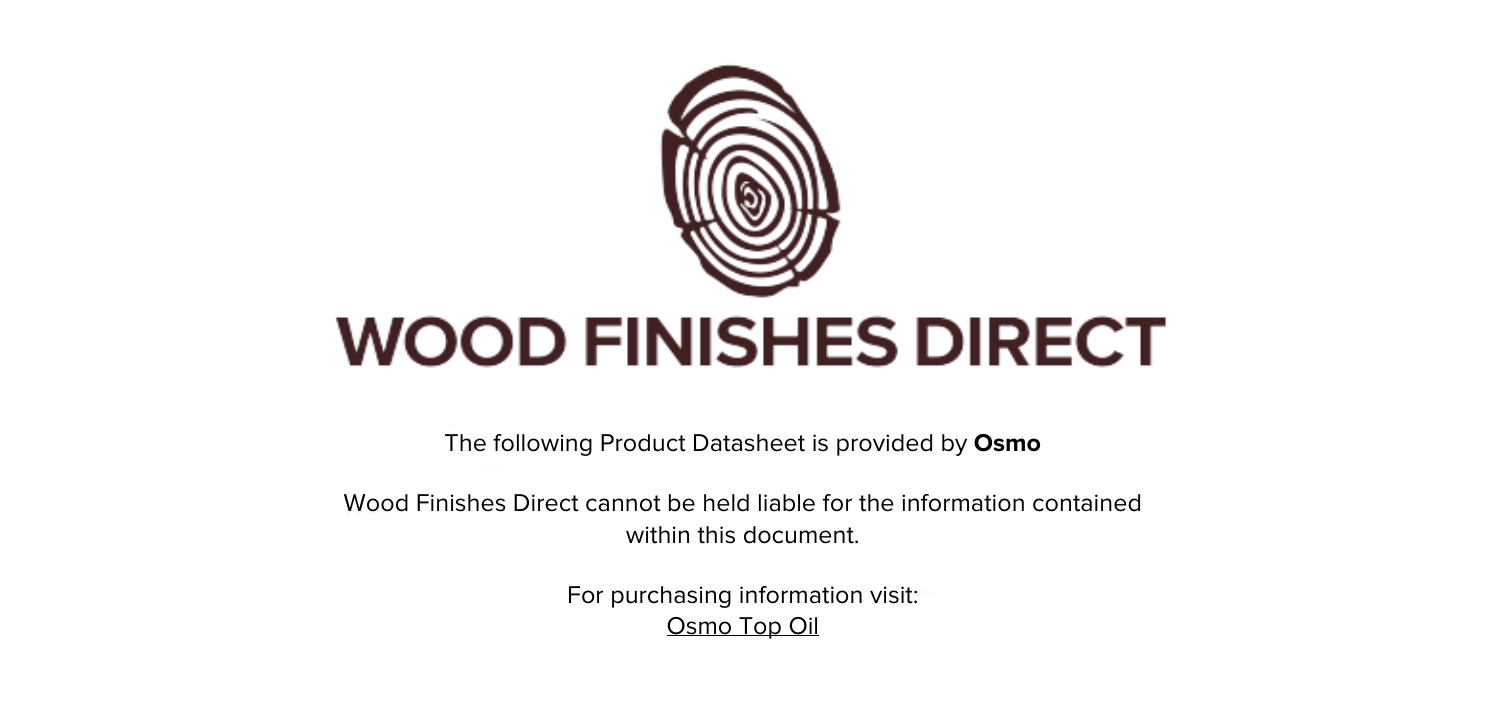# **TOPOIL HIGH SOLID** Oil-wax wood finish







# PRODUCT DESCRIPTION

Clear or transparent oil-wax combination for treating furniture and kitchen worktops made of wood. Osmo TopOil is based on natural plant oils and Waxes. Suitable for wood; microporous surface does not crack, peel, flake or blister. Resistant to wine, beer, cola, coffee, tea, fruit juice, milk and water according to DIN 68861-1A - no water spots. When dry, finish is safe for humans, animals and plants and is suitable for children's toys as per EN 71.3 (European norm) and is saliva-resistant and sweatproof according to DIN 53160 (German industrial norm).

#### **RECOMMENDED USE**

Osmo TopOil is ideal for protecting interior furniture surfaces and work surfaces made of soild wood or edge-glued panels (e.g. kitchen worktops, desks, shelving etc.). Also suited to cork and OSB.

#### **INGREDIENTS**

Based on natural plant oils and waxes (sunflower oil, soya oil, thistle oil, carnauba wax and candelilla wax), paraffin, lead-free siccatives (drying agents) and water-repellent additives. Dearomatized white spirit (benzene-free). VOC classification in compliance with EU regulations (2004/42/EC): out of scope.

Detailed declaration of ingredients available upon request.

# **TECHNICAL DATA**

Specific gravity: 0.92-0.97 g/cm<sup>3</sup> Viscosity: 50-70s DIN EN ISO 2431/4 mm, thixotropic Odour: faint/mild, after drying odourless Flash point: >60°C acc. DIN EN ISO 2719

# **STORAGE**

Up to 5 years and longer if container is kept dry and closed tightly. If thickened by frost, store for 24-36 hours at room temperature before use.

# SURFACE PREPARATION

Wood surface must be clean, dry and frost-free (moisture content max. 18%).

Osmo TopOil is ready to use, please do not thin. Stir well before use.

Clean old microporous stains thoroughly. Old paints and lacquers must be completely removed. As a general rule, wear a dust mask during sanding works. Fill small cracks, larger joints or holes in wood (with Osmo Wood Filler).

Sand wood surfaces carefully. Begin with coarse sandpaper - final sanding work for furniture P220-240. Before oiling the surface, remove sanding dust with a broom or vacuum.

The finished surface is, among other things, influenced by the wood's natural characteristics. Therefore, a trial application is always required, especially for unfamiliar surfaces.

# METHODS OF APPLICATION

Apply thinly along the wood grain with a lint-free cloth. Allow to dry for approx. 8-10 hours with good ventilation.

Repeat as above 2-3 times.

When renovating, one coat applied to the clean and dry surface with a lint-free cloth is usually sufficient.

#### CLEANING OF TOOLS

With Osmo Brush Cleaner (free of aromatic compounds).

#### **DRYING TIME**

Approx. 8-10 hours (normal climatic conditions, 23 °C/50 % rel. humidity). Lower temperatures and/or higher air humidity can increase the drying time. Allow for good ventilation while drying.

Page 1 - TopOilHigh Solid